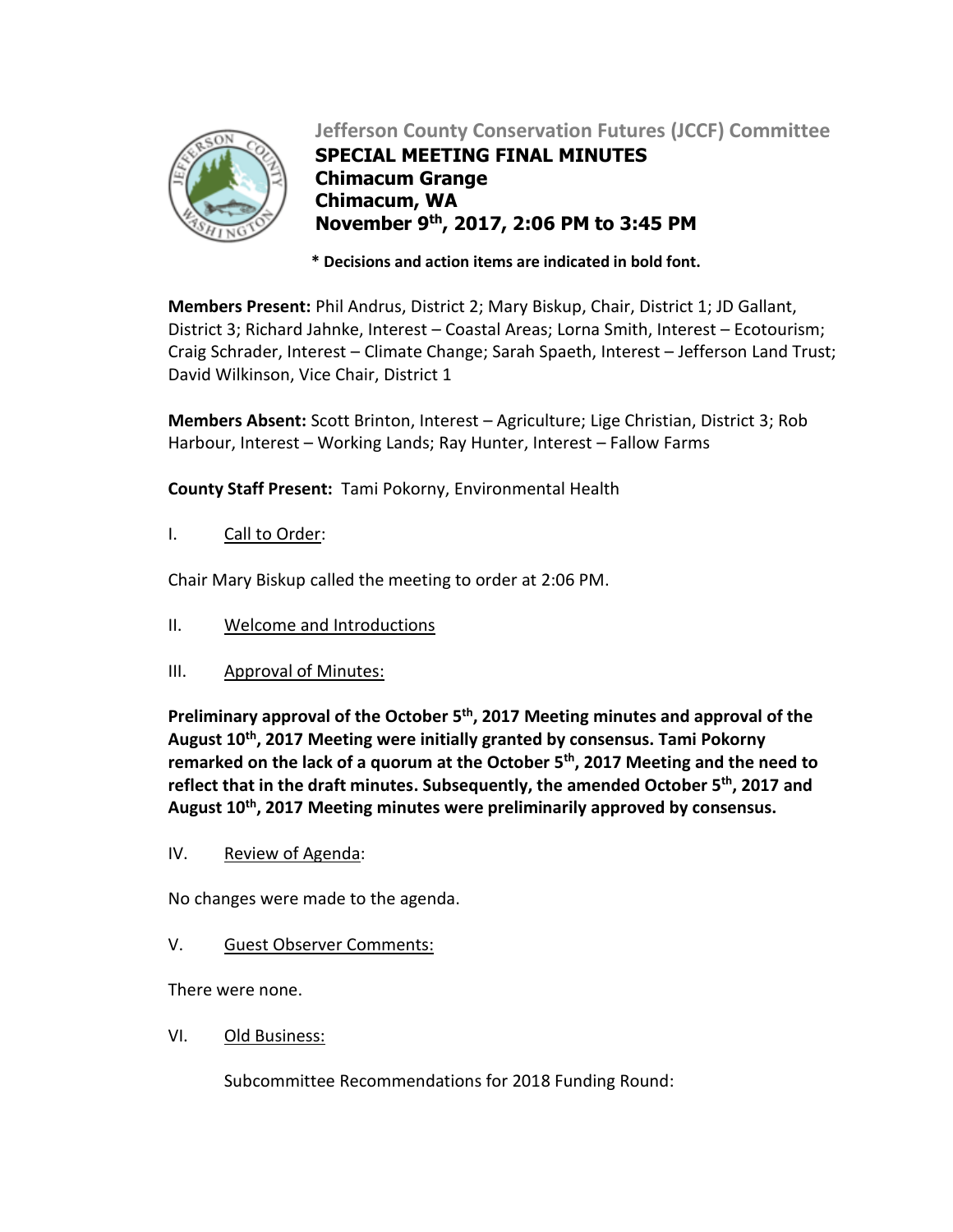Phil Andrus led discussion on the subcommittee conclusions, which modified the language of the application and score sheet to give particular attention to anadromous fish species. Reference to fish in question 7 was removed and a new question 8 was added: "To what degree does the project protect habitat for State or Federal ESA-listed anadromous fish species?" for a possible 15 points. The full Committee discussed questions 7 and 8 in the application and score sheet, addressed typos, and agreed to change question 8: "To what degree does the project protect habitat for anadromous fish species?" Question 7 was modified to: "To what degree does the project preserve habitat for flora and fauna other than habitat for anadromous fish species?" Tami Pokorny made changes in the application to reflect the changes made in the score sheet. Discussion followed on buffer language in the application and changed question 8 to say: "Describe to what degree the project protects habitat for anadromous fish species (for example: marine shorelines, stream/river corridors including meander zones, and riparian buffers)." **Phil Andrus moved and Richard Jahnke seconded to amend the JCCF 2018 Score Sheet and Application as described. The motion passed by consensus.**

### VII. New Business

A. Subcommittee on Long-term Monitoring

The Subcommittee was Rob Harbour, Chair; Lige Christian; Dave Wilkinson; and Richard Jahnke. Rob sent a draft motion for development of a process of long-term monitoring of CF projects through Tami Pokorny, since he was unable to attend this meeting: "A CF subcommittee including but not limited to Rob Harbour, Lige Christian, Rick Jahnke, and Dave Wilkinson will draft a process for consideration by the CF committee for a longterm monitoring program for CF projects. Recommendations to include:

- Working with partners and past project sponsors, develop a simple process for periodically reviewing the status of past approved projects to: a. Determine consistency with the original intent of the project; b. Consider the long-term effectiveness of various types of projects; c. Build a common knowledge base of prior projects for use by the CF Committee; d. Provide insights into how to use CF funds most effectively.
- A timeline for implementing the process."

Discussion followed on the directions long-term monitoring could go and possible additions to the list of recommendations. The group concluded a motion was not necessary and that the Subcommittee should carry on. \*Tami will send around the notes from the Subcommittee meetings.

B. Subcommittee to Develop Scope Change Guidance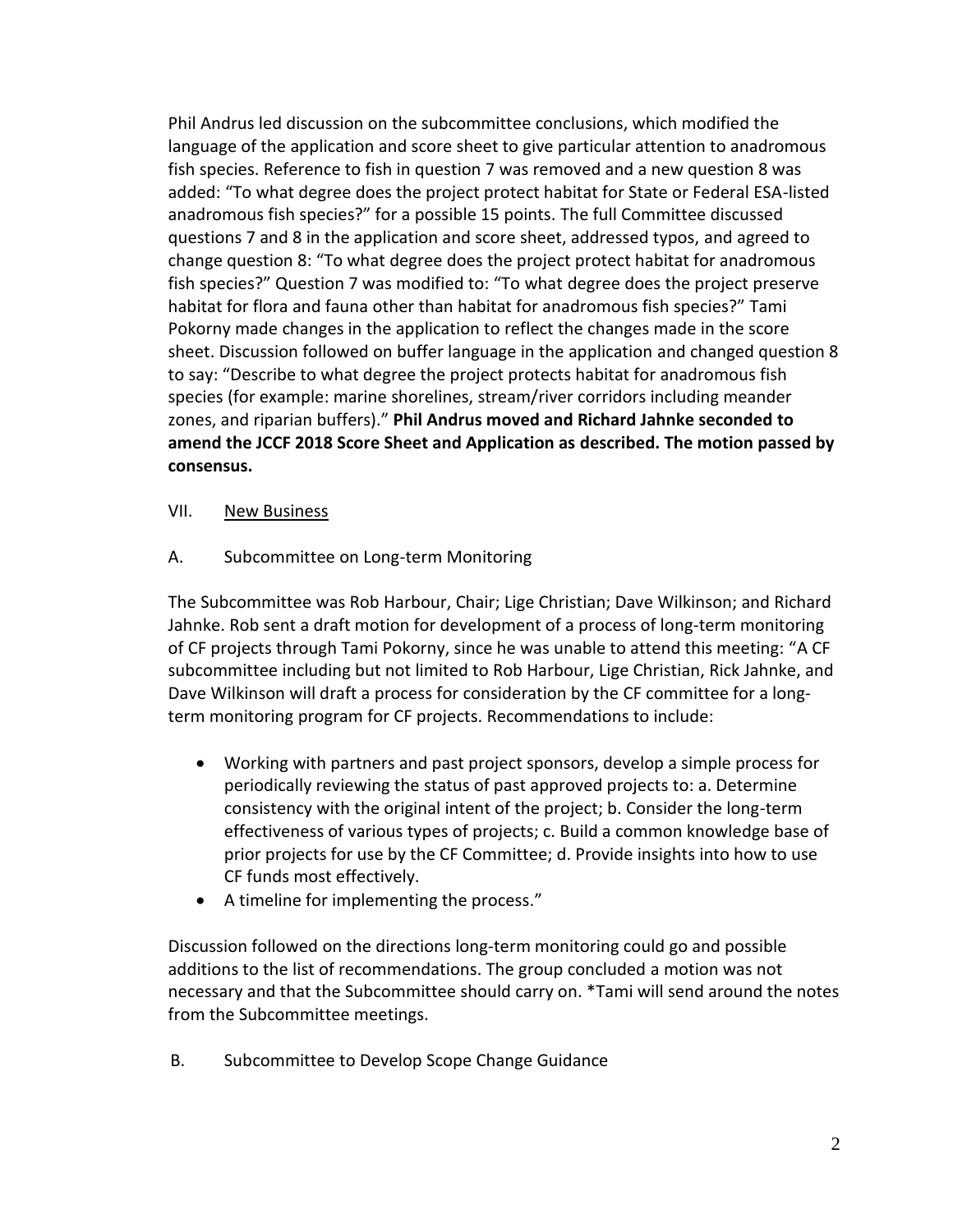The Subcommittee included the same members as the previous one. Dave Wilkinson read his draft motion for development of a process to consider CF project changes: "A CF subcommittee including but not limited to Rob Harbour, Lige Christian, Rick Jahnke, and Dave Wilkinson will draft a process for consideration by the CF committee for proposed project changes. Recommendations to include:

- Objective criteria to determine when proposed project changes will be considered by the CF committee and those that may be processed by staff without CF committee review.
- Objective criteria for evaluation by the CF committee of proposed project changes.
- An outline of the process to request project changes that will be made available to projects sponsors, including information and time periods needed.
- A goal stating when this project change process will be adopted and incorporated into the CF program."

The CF Committee discussed potential project changes and concluded that a motion was not necessary, but that the Subcommittee should carry on. Decisions will not affect the 2018 round.

C. Recommendations and Presentation to the BoCC

A presentation to the Board of County Commissioners must be made regarding changes to the application and score sheet. The presentation is tentatively scheduled for December 11<sup>th</sup>. The Committee agreed that Tami Pokorny could present the program changes as in the past, and members will attend as available. Tami will also present a resolution that says when the application period begins and ends and gives an estimate of the available funds. The calendar was also reviewed.

D. Possible Transfer of County Interests in Glendale and Finnriver Farms

Tami Pokorny discussed the possibility of transferring the conservation easements and responsibilities for the projects from the County to the Jefferson Land Trust, as was done with the Chimacum Dairy Project. Sarah Spaeth said that the Land Trust is receptive to the idea. The Committee agreed that it sounded like a good idea and had no objections to the transfer.

## E. Next Meeting

The next meeting is the site visits, tentatively scheduled for Wednesday, April  $11<sup>th</sup>$ , 2018. \*Tami Pokorny will get in touch with everyone at the end of March to confirm the date.

## VII. Other/ Administrative